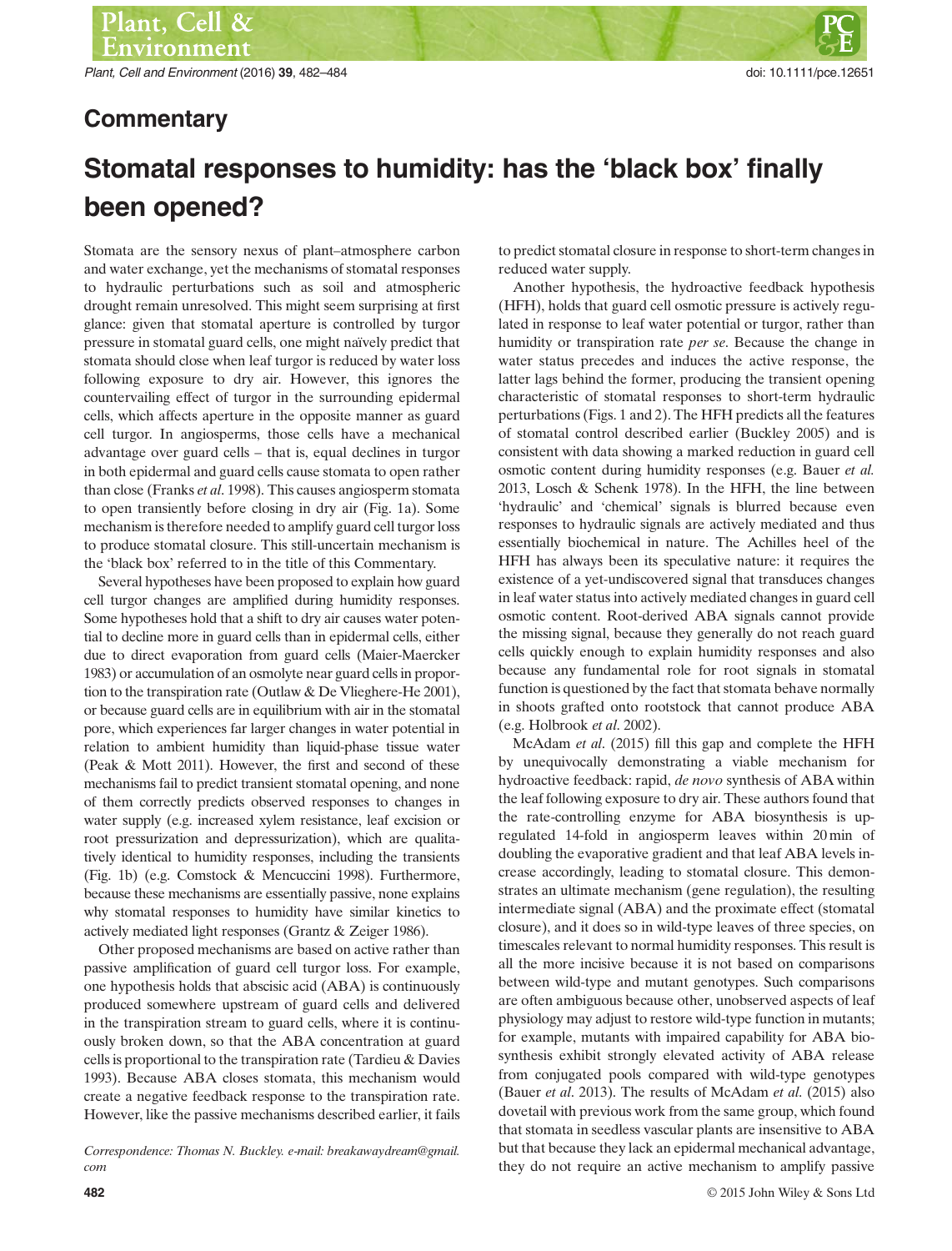

Figure 1. Stomatal responses are similar whether leaf water status is altered via evaporative demand (a) or water supply (b). Data in (b) are reproduced with permission from Comstock and Mencuccini (1998); raw data in (a) are unpublished data from the author's laboratory.

changes in guard cell turgor following hydraulic perturbations (e.g. Brodribb & McAdam 2011).

The sensitivity and timing of hydroactive feedback should depend on the magnitude of changes in water potential, which in turn varies among leaf tissues and especially with distance from minor veins (Mott & Franks 2001). It is thus important to identify exactly where water status is sensed in the leaf. Bauer et al. (2013) suggest guard cells themselves are the sensor, although given their small size, this would not explain elevation of whole-leaf ABA levels during humidity responses (McAdam et al. 2015) nor the fact that elevation of ABA in the epidermis appears to lag behind that in the bulk leaf (McAdam & Brodribb 2015). Perhaps the guard-cell-endogenous response is initiated by ABA from another source; indeed, exogenous ABA stimulates guard cell ABA biosynthesis in Arabidopsis (Bauer et al. 2013). It is also unknown whether ABA synthesis is activated by water potential per se or instead by osmotic pressure or turgor pressure, although of these three, only turgor pressure would correctly predict both responses to hydraulic perturbations and the effects of osmotic adjustment (gradual accumulation of osmotic solutes during drought), which sustains both turgor and stomatal conductance but not water potential. Clarity on these questions and precise characterization of the feedback response across species will help inform modelling efforts.

The work by McAdam et al. (2015) points the way to informed exploration and manipulation of differences in



Figure 2. Mechanism of stomatal responses to humidity according to the hydroactive feedback hypothesis. Increased water loss initially reduces epidermal and guard cell turgor by similar amounts, causing transient stomatal opening. Reduced water status then causes biosynthesis of abscisic acid (ABA), which induces solute loss from guard cells, amplifying their turgor loss and causing stomatal closure.

stomatal sensitivity to perturbations of the soil–plant– atmosphere hydraulic continuum, and it provides a rare but valuable direct link between molecular physiology and integrated functioning of the intact leaf in wild-type plants. By moving the HFH a large step closer to the status of theory rather than hypothesis, this result offers hope that we will soon, and finally, have a non-speculative mechanistic model for stomatal behaviour.

> Thomas N. Buckley The University of Sydney

### **REFERENCES**

- Bauer H., Ache P., Lautner S., Fromm J., Hartung W., Al-Rasheid K.A., … Lachmann N. (2013) The stomatal response to reduced relative humidity requires guard cell-autonomous ABA synthesis. Current Biology 23, 53–57.
- Brodribb T.J. & McAdam S.A.M. (2011) Passive origins of stomatal control in vascular plants. Science 331, 582–585.
- Buckley T.N. (2005) The control of stomata by water balance (Tansley review). New Phytologist 168, 275–292.